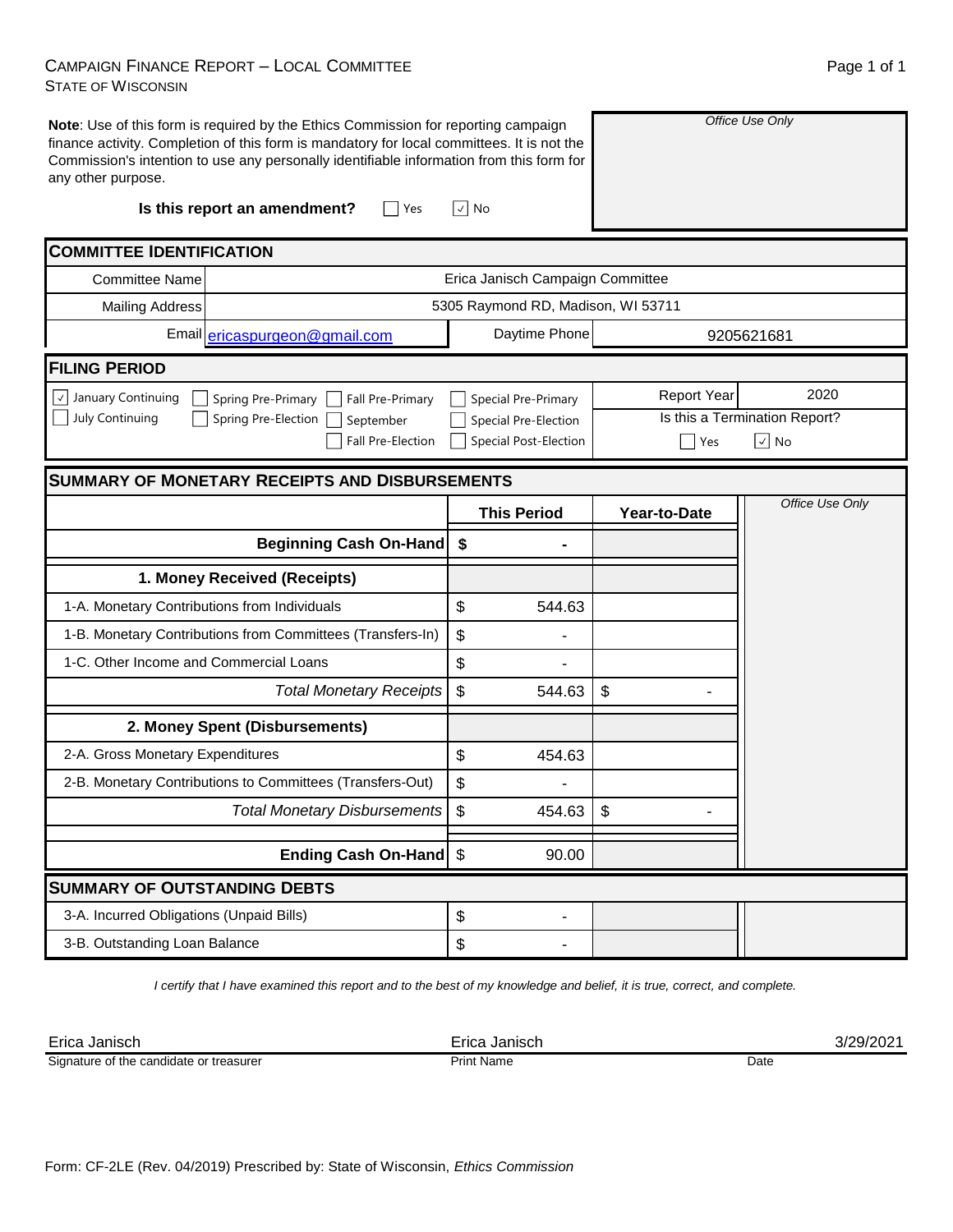## Income Schedule 1-A **Monetary Contributions from Individuals (Including Loans from Individuals)**

| Date | <b>Name</b>              | <b>Address</b>      | <b>City</b> | <b>ST</b> | Zip | <b>Occupation</b>     | <b>Comments</b>          | <b>Amount</b> |
|------|--------------------------|---------------------|-------------|-----------|-----|-----------------------|--------------------------|---------------|
|      |                          |                     |             |           |     |                       | Personal money/Google    |               |
|      | 12/30/2020 Erica Janisch | 5305 Raymond RD     | Madison     | lwı       |     | 53711 Not Employed    | <b>IDomain</b>           | 12.00         |
|      |                          |                     |             |           |     |                       | Personal money/Open      |               |
|      | 12/30/2020 Erica Janisch | 5305 Raymond RD     | Madison     | lwı       |     | 53711 Not Employed    | Summit Bank Account      | \$100.00      |
|      |                          |                     |             |           |     |                       | In-Kind Donation Website |               |
|      | 12/30/2020 Eric Holmer   | 18 Park Crest Court | Madison     | <b>WI</b> |     | 53711 Campus Minister | Design                   | \$400.00      |
|      |                          |                     |             |           |     |                       | Personal money/CARRD     |               |
|      | 12/30/2020 Erica Janisch | 5305 Raymond RD     | Madison     | lwı       |     | 53711 Not Employed    | <b>Website</b>           | 19.00         |
|      |                          |                     |             |           |     |                       | Personal money/Walmart   |               |
|      | 12/31/2020 Erica Janisch | 5305 Raymond RD     | Madison     | lwı       |     | 53711 Not Employed    | <b>Checks</b>            | 13.63         |